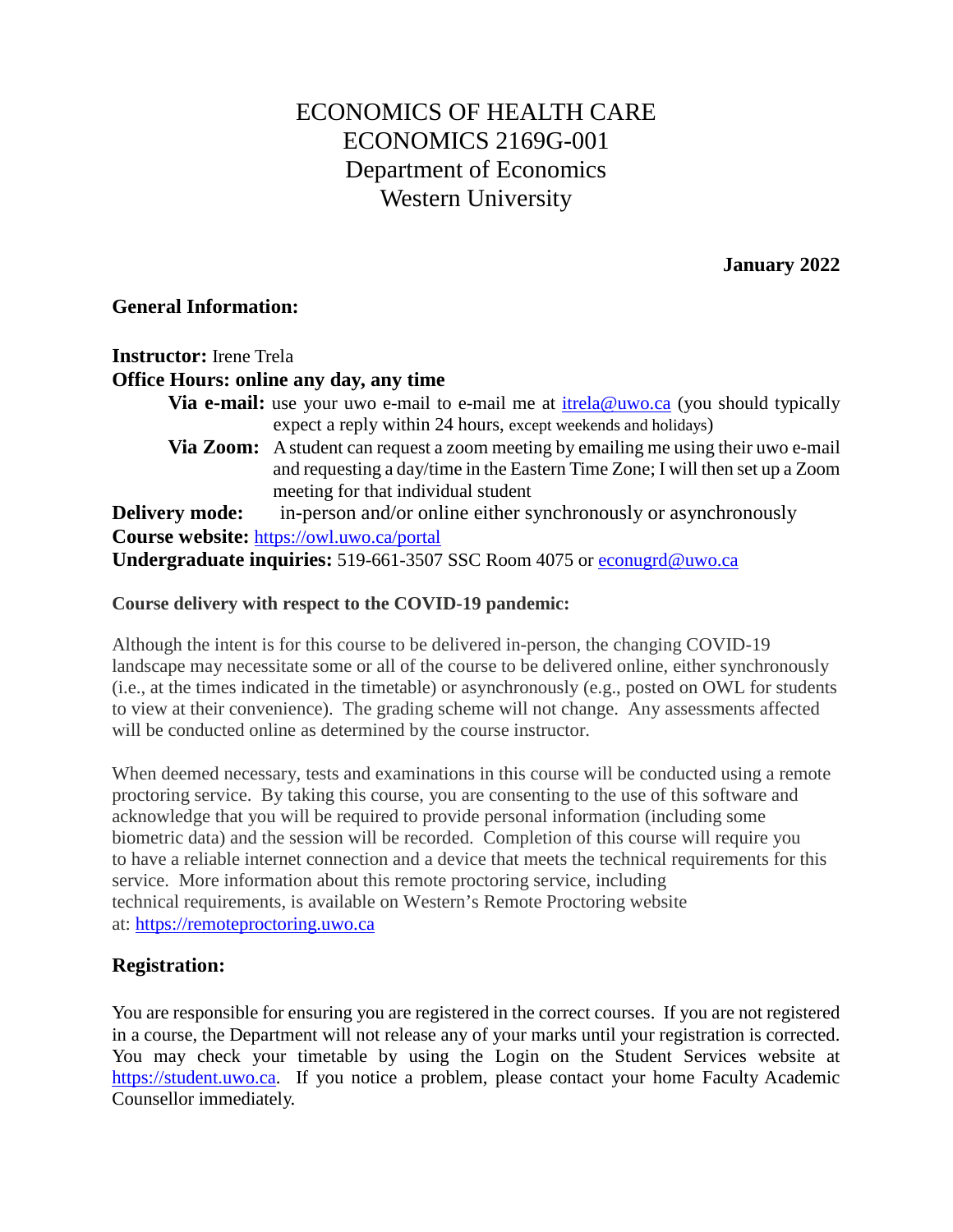# **Prerequisite Note:**

The prerequisites for this course are **Economics 1021A/B** and **1022A/B**, or **2001A/B**.

## **Antirequisite Note:**

The antirequisite for this course is **Health Sciences 3090B if taken in 2016**

You are responsible for ensuring that you have successfully completed all course prerequisites, and that you have not taken an antirequisite course. Lack of prerequisites may not be used as a basis for appeal. If you are found to be ineligible for a course, you may be removed from it at any time and you will receive no adjustment to your fees. This decision cannot be appealed.

If you find that you do not have the course prerequisites, it is in your best interest to drop the course well before the end of the add/drop period. Your prompt attention to this matter will not only help protect your academic record, but will ensure that spaces become available for students who require the course in question for graduation.

## **Course Objectives:**

Economics of health care will help students apply the tools of economics to make sense of the organization, delivery, and financing of health care. Its objective is to impart an understanding of the role of economic factors in the development of public policy concerning health and health care. The political debate surrounding health care in Canada centres on cost control, quality control and access. What is questionable is the sustainability of Canada's health care system. Health care costs are increasing, quality of care is decreasing, and waiting lists are growing. The fundamental problem is that there are no 'system brakes' for controlling spending, no incentives for decisionmakers (patients and health care providers) to reduce their demand and supply of health services; in fact, the current system encourages unnecessary expenditures. Only by implementing financial incentives through changes in funding policies will effective reform be achieved.By the end of the course, students should be able to analyze critically, from an economic perspective, the various policy options for reform of the health care system in Canada.

## **Course Learning Outcomes:**

Students will be able to apply economic reasoning and methods effectively to make sense of the health sector in modern societies.

Students will be able to apply economic concepts and methods to critically analyze commonly debated health issues in modern societies.

Students will be able to identify and explain economic concepts and theories related to the behaviour of economic agents, markets, and firm structures, social norms and government policies in the field of health care.

Students will be able to apply the concept of trade-off to health care policies.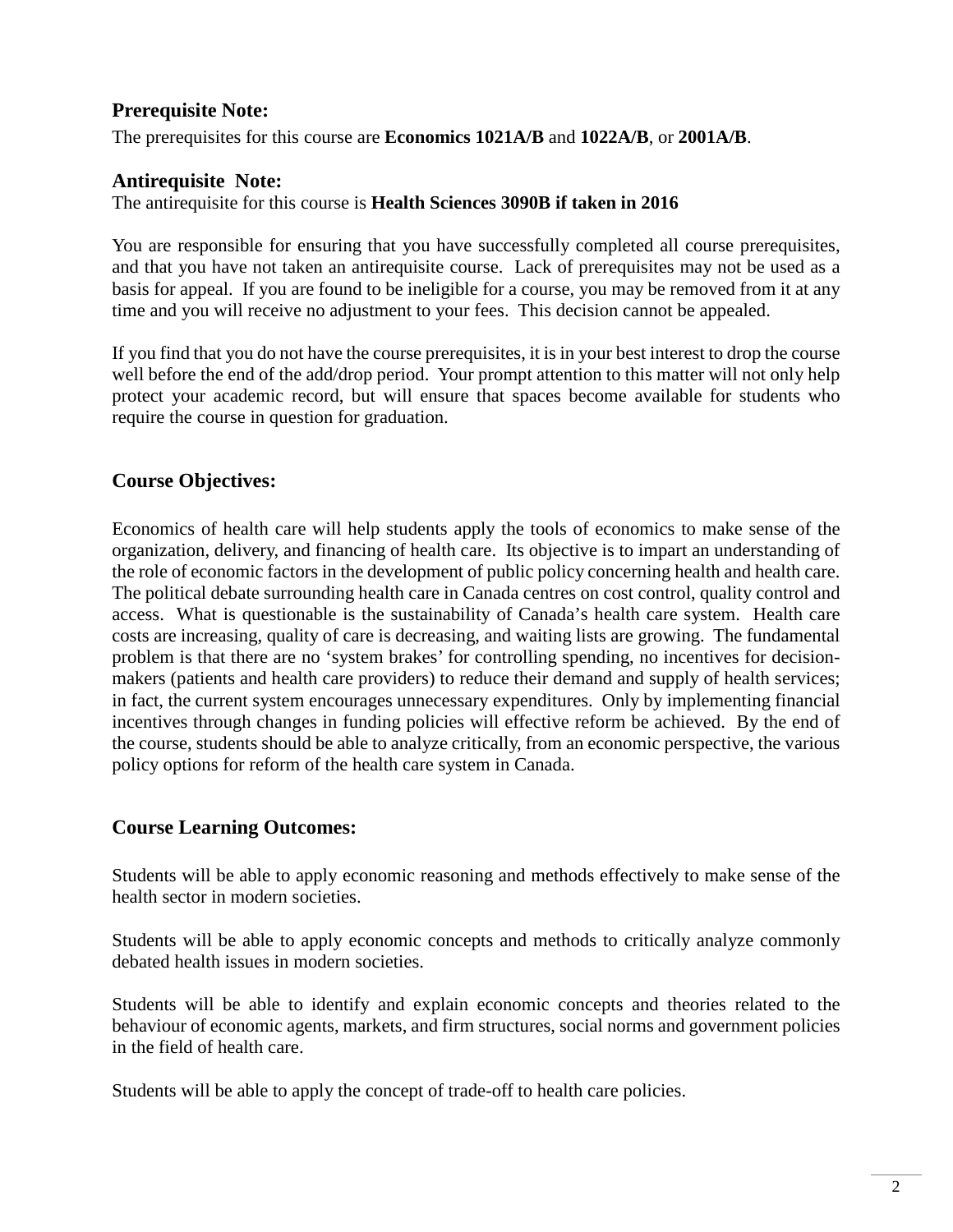Students will be able to use elementary cost-benefit analysis to measure the effectiveness of health care policies.

Students will be able to evaluate the impact of health care policies on individual and social welfare.

Students will be able to use economic reasoning to formulate and evaluate economic advice and policy for health care.

Students will be able to identify the institutional features of the Canadian health care system.

# **Textbook:**

There is no textbook for the course.

## **Course Website:**

[http://owl.uwo.ca:](http://owl.uwo.ca/) this site gives you access to lecture notes, homework questions (and answers), additional practice questions (with answers), and announcements (i.e. midterm and final exam information and scheduling, and other important announcements). **Students are reminded that posted lecture notes, homework and additional practice questions will ALL be subject to examination.** 

## **Communication:**

- Students should check the course OWL site for announcements and/or their uwo email for new messages posted to OWL
- Students can email me at  $\frac{i \text{trela} @ \text{uwo.ca}}{i}$  if they have any questions or personal matters they wish to discuss (expect a reply reasonably soon after sending or at least within a few hours)
- Students can book a zoom meeting with me if they wish to discuss questions in more detail. Zoom meetings can be booked almost instantaneously (if I'm monitoring my e-mail), or at least for the same day, or booked in advance.

# **Technical Requirements:**

- Laptop or computer
- Stable internet connection
- Microphone and Webcam
- Scanner/ Smartphone

This equipment is needed for the following purposes: (1) to access the resources and announcements on OWL, (2) to participate in virtual office hours using Zoom, (3) when necessary, to write exams on OWL and for virtual proctoring of any exams, and (4) to be prepared for unforeseen circumstances. One such circumstance is that, if an OWL exam is disrupted by technical difficulties, students may be required to scan or take pictures of handwritten answers and send these images to the instructor via email.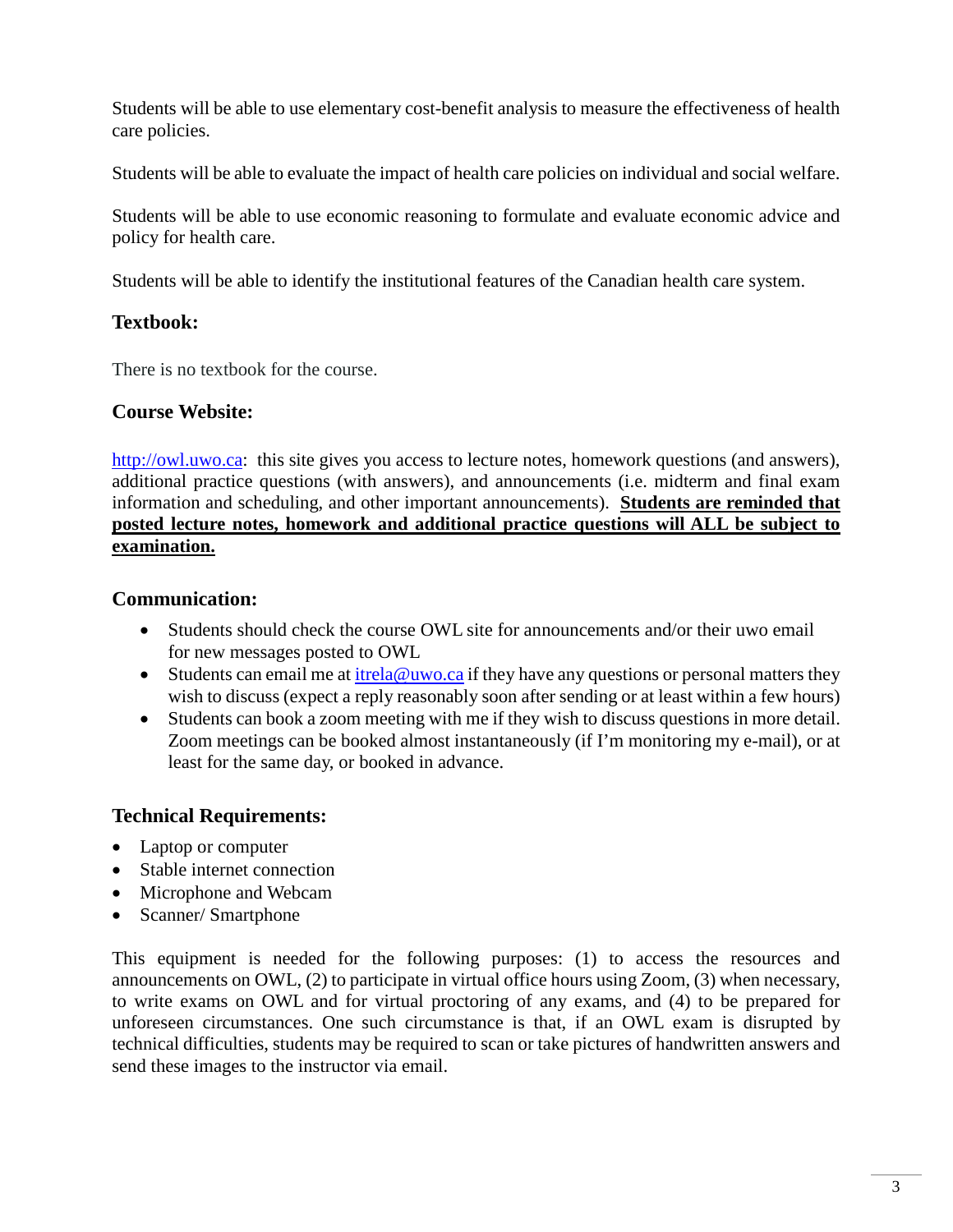For technical support, see the OWL Help page or contact Western Technology Services Helpdesk (https:/wts.uwo.ca/about-wts/contact.html). Google Chrome or Mozilla Firefox are the preferred browsers for OWL; update your browser frequently.

# **Assessments and Grading:**

Essay (2500-3000 words) (Due Wed, March 23 4:00 PM (Eastern Time)) worth 31% of grade

Midterm Exam\* worth 31% of your grade, tentatively scheduled for Tuesday, March 1, 5:00PM-7:00PM eastern time, but subject to change.

Final Exam\* worth 38% of your grade, to be scheduled by the Registrar's Office. It will be a 2 hour exam and will be cumulative.

\*The midterm and final exams will be in mixed format, containing some or all of the following types of questions:

True/False Questions True/False 'Grouped' questions Fill-in-the-blank Questions Fill-in-the-blank 'Grouped' Questions Multiple Choice Questions

'Grouped' questions are a series of questions pertaining to a diagram or word statement.

Exams will be administered in-person (or when deemed necessary, online in OWL). Details to follow at a later date.

## **Essay Assessment and Grading Details:**

You are instructed to write an essay on "Drug Pricing in Canada: Rationale, Effects, and the Case for National Pharmacare." A list of questions that you MUST address in your essay is posted on OWL under Resources>Essay>Essay Winter 2022.

- Your essay must be more than 2500 words (an automatic fail will be given to papers less than 2500 words) but no more than 3000 words (words in excess of 3000 will not be read) *(note: word count EXCLUDES words in tables, figures, appendices, footnotes and bibliography)*.
- Your essay must be double-spaced and in 12 point font, and your in-text citations and endof-essay bibliographic references must be in the Author-Date Chicago Manual of Style.
- Your essay is due Wednesday, March 23 at 4:00 PM (Eastern Time) and must be submitted electronically to *Turnitin* on the Assignments page of the course website. Late submissions will not be accepted and will be given a zero grade and automatic fail in the course, and these rules will be FIRMLY ENFORCED.
- **Students are required to demonstrate** *competence* **in essay writing in order to pass the course. Therefore, any student who does not turn in an essay will be given a failing grade.**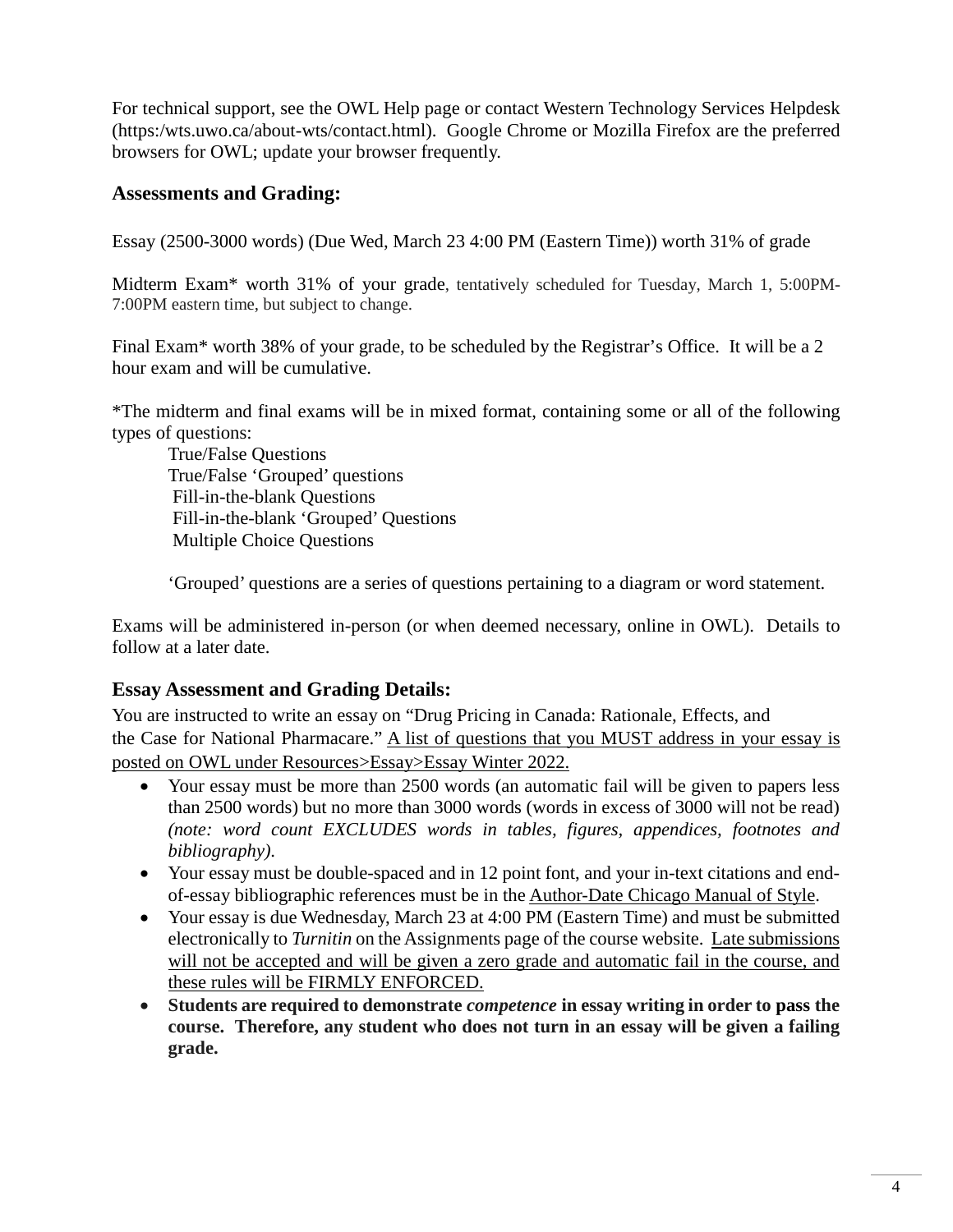• If you need further assistance in writing your essay (i.e., introduction, thesis statement, body of essay, and conclusion), visit the course webpage Resources>Essay>Structure of An Essay. For in-text citations and end-of-essay bibliographic references you must adopt the Author-Date Chicago Manual of Style (for details of this style see the *Guidelines for*  **Essay Courses** section of this syllabus for details; and be sure to also read the "Plagarism" section of this guideline for information about what needs to be sourced). Also make note of the grading rubric posted on the course webpage Resources>Essay>Grading Rubric for Essay.

# **Policy Regarding Missed Assessments:**

Students **must** follow Western University's procedures for approval of their absence from any exam in order to receive an accommodation. Please see the **Please Note Department Policies for 2021-2022** section of this syllabus for details on these procedures. If during the Winter 2022 term Western University announces any changes to these procedures, please follow those procedures.

## **STUDENTS WHO MISS ANY EXAM MUST ALSO E-MAIL ME OF THEIR ABSENCE FROM THE EXAM AT LEAST 1 HOUR PRIOR TO THE COMMENCEMENT OF THE EXAM.**

Students with an approved absence from the original scheduled midterm exam will have the weight of the midterm transferred to the final exam. No makeup exam will be given.

Students with an approved absence from the original scheduled final exam AND who e-mailed me at least 1 hour prior to the commencement of the final exam will be required to write a final makeup exam that may be zoom-proctored and have a different format than the original scheduled final exam. Students with an approved absence from the original scheduled final exam but who neglected to e-mail me of their absence at least 1 HOUR PRIOR to the commencement of the original scheduled final exam, will need to contact me for additional steps.

## **Online Proctoring Notice:**

Makeup exams in this course may be conducted using Zoom. If so, you will be required to keep your camera on for the entire session, hold up your student card for identification purposes, and share your screen with the invigilator if asked to do so at any time during the exam. The exam session will not be recorded.

More information about the use of Zoom for exam invigilation is available in the Online Proctoring Guidelines at the following link:

[https://www.uwo.ca/univsec/pdf/onlineproctorguidelines.pdf.](https://www.uwo.ca/univsec/pdf/onlineproctorguidelines.pdf)

Completion of this course will require you to have a reliable internet connection and a device that meets the system requirements for Zoom. Information about the system requirements are available at the following link:<https://support.zoom.us/hc/en-us>

Please note that Zoom servers are located outside Canada. If you would prefer to use only your first name or a nickname to login to Zoom, please discuss this with your instructor in advance of the test or examination.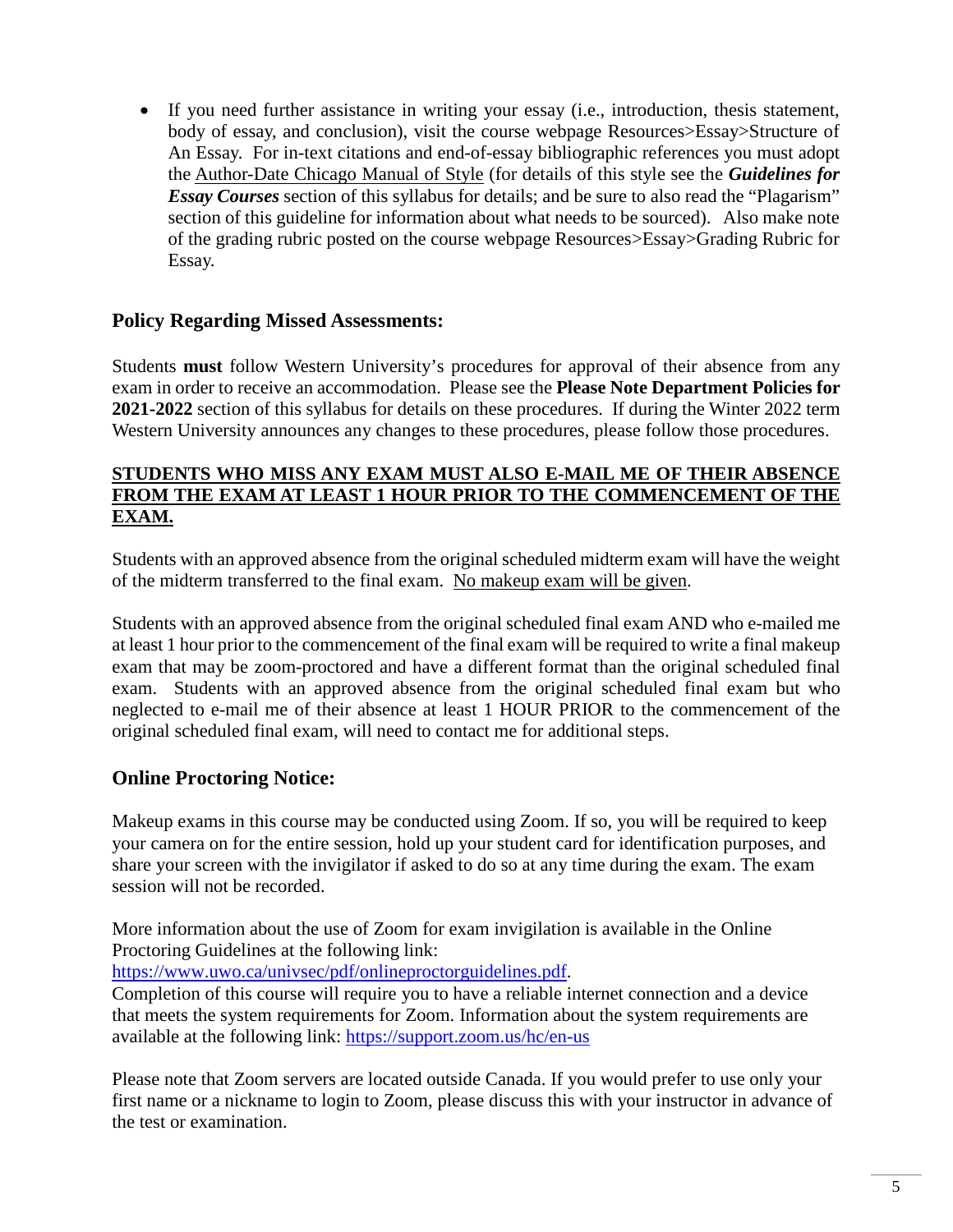# **Course Outline:**

The chapters of the lecture notes in this course follow the chapters in the textbook by Hurley, Jeremiah E. (2010). Health Economics, (1st Edition). McGraw-Hill Ryerson. Unfortunately, the textbook is now out of print and no best alternative is currently available. Nonetheless, the course lecture notes are quite detailed and will provide students with all the necessary information for learning the course material.

| Health and Health Care Systems: An Introduction                           | Lecture Notes Ch. 1          |
|---------------------------------------------------------------------------|------------------------------|
| <b>Essential Economic Concepts</b>                                        |                              |
| <b>Efficiency and Equity</b><br>- scarcity                                | Lecture Notes Ch. 2          |
| - equity-efficiency tradeoff                                              |                              |
| The Basics of Markets                                                     | Lecture Notes Ch. 3          |
| - demand, supply, and social welfare                                      |                              |
| - taxes and subsidies                                                     |                              |
| - externalities, public goods, informational problems<br>and market power |                              |
| Methods of Economic Evaluation                                            | Lecture Notes Ch. 4          |
| - cost-benefit, cost-effectiveness and cost-utility analysis              |                              |
| <b>Economics of Health</b>                                                |                              |
| Production, Demand and Determinants of Health<br>٠                        | Lecture Notes Chs. $5 & 6$   |
| - health production function                                              |                              |
| - determinants of health                                                  |                              |
| - utility analysis and the demand for health                              |                              |
| Demand for Health Care and Health Insurance                               |                              |
| Demand for Health Care<br>$\bullet$                                       | Lecture Notes Chs. 7 & 8     |
| - a derived demand                                                        |                              |
| Demand for Health Insurance                                               | Lecture Notes Chs. 9 & 10    |
| - Private health insurance                                                |                              |
| - the problems of adverse selection and distributive justice              |                              |
| - Public health insurance                                                 |                              |
| - the problems of moral hazard, supplier-induced demand,                  |                              |
| and cost-plus pricing                                                     |                              |
| Reforming Canada's Health Care System                                     | Lecture Notes Chs. 11-14, 16 |
| - waiting list management                                                 |                              |
| - single-payer, universal system                                          |                              |
| - fund holding                                                            |                              |
| - capitation/fee-for-service and other blends of funding                  |                              |
| - integration/coordination of services                                    |                              |
| - multi-disciplinary teams                                                |                              |
| - electronic information service                                          |                              |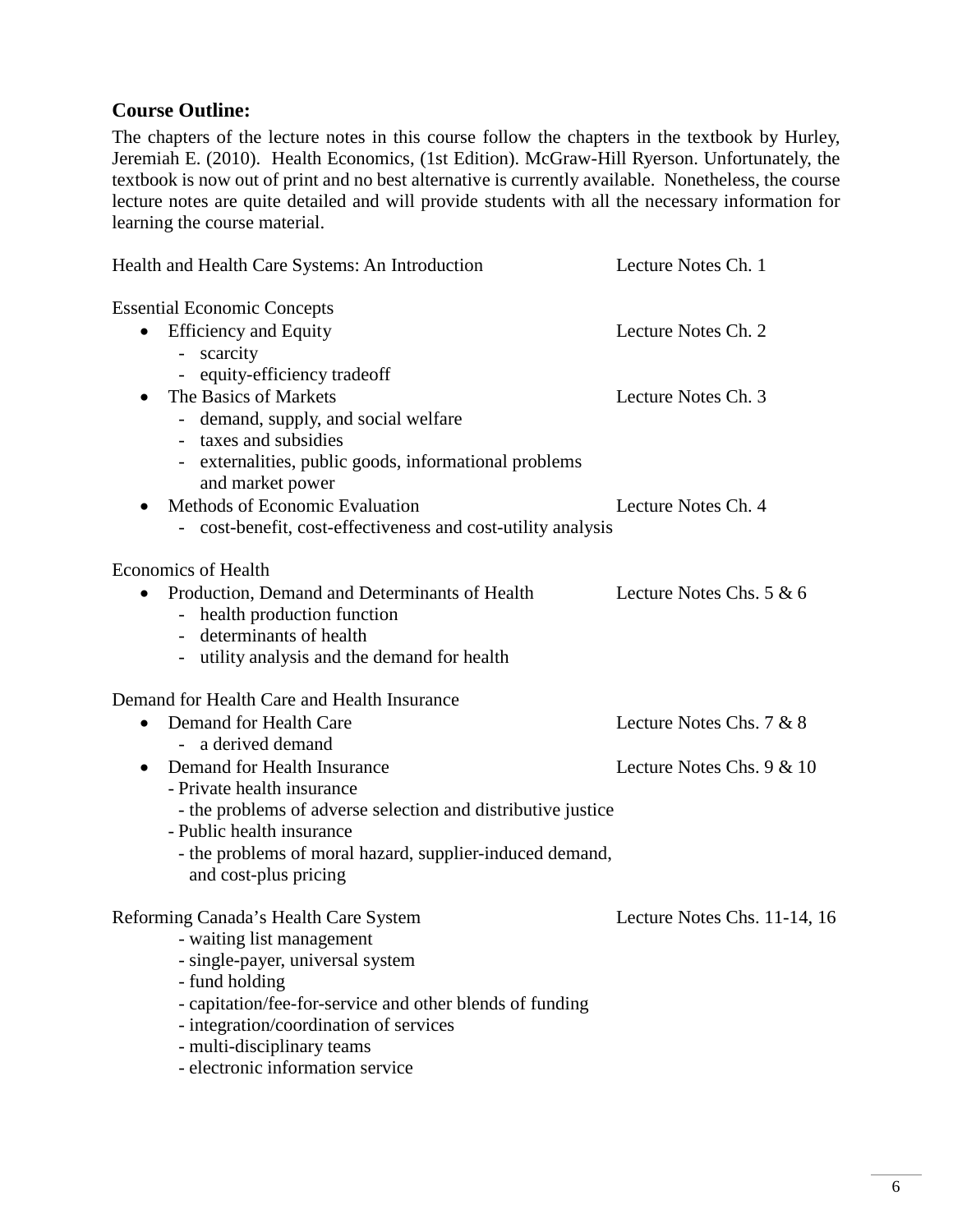# **How to do well in the course:**

- 1. Start each week by reading the course notes provided to you (including notes on the additional application topics).
- 2. Work the questions in your notes as well as the homework questions and additional practice questions. These questions will not be graded but are vital in doing well in the course. So why the importance of working questions? Because economics requires active learning. The midterm and final exams will test students not on their ability to memorize the course material but rather on their ability to understand and use logical step-by-step reasoning to arrive at answers. Passively reading your notes rarely results in a passing grade.
- 3. If you have any questions, please email me. I will be monitoring my email daily, and you should typically expect a reply reasonably soon after your message is sent or at least within a few hours, excluding weekends and holidays.
- 4. If you would like to discuss course-related material in more detail than what may be possible in an e-mail, best to book a zoom meeting with me. A meeting can be booked almost instantaneously, or at least for the same day, or booked in advance.

# **Professionalism, Privacy and Copyright:**

- · Students are expected to follow the Student Code of Conduct.
- · All lectures and course materials, including slides, presentations, outlines, and similar materials, are protected by copyright. Students may take notes and make copies of course materials for their own educational purposes only.
- · Students may not record lectures, reproduce (or allow others to reproduce), post or distribute lecture notes, assessments, or any other course materials publicly and/or for commercial purposes without written consent of the instructor.
- · Recordings (audio or video) are not permitted without explicit, written permission of the instructor. Permitted recordings may not be distributed or shared.
- · Students are expected to follow online etiquette expectations provided on OWL (if applicable; otherwise delete this bullet point)
- · Students will be expected to take an academic integrity pledge before some assessments.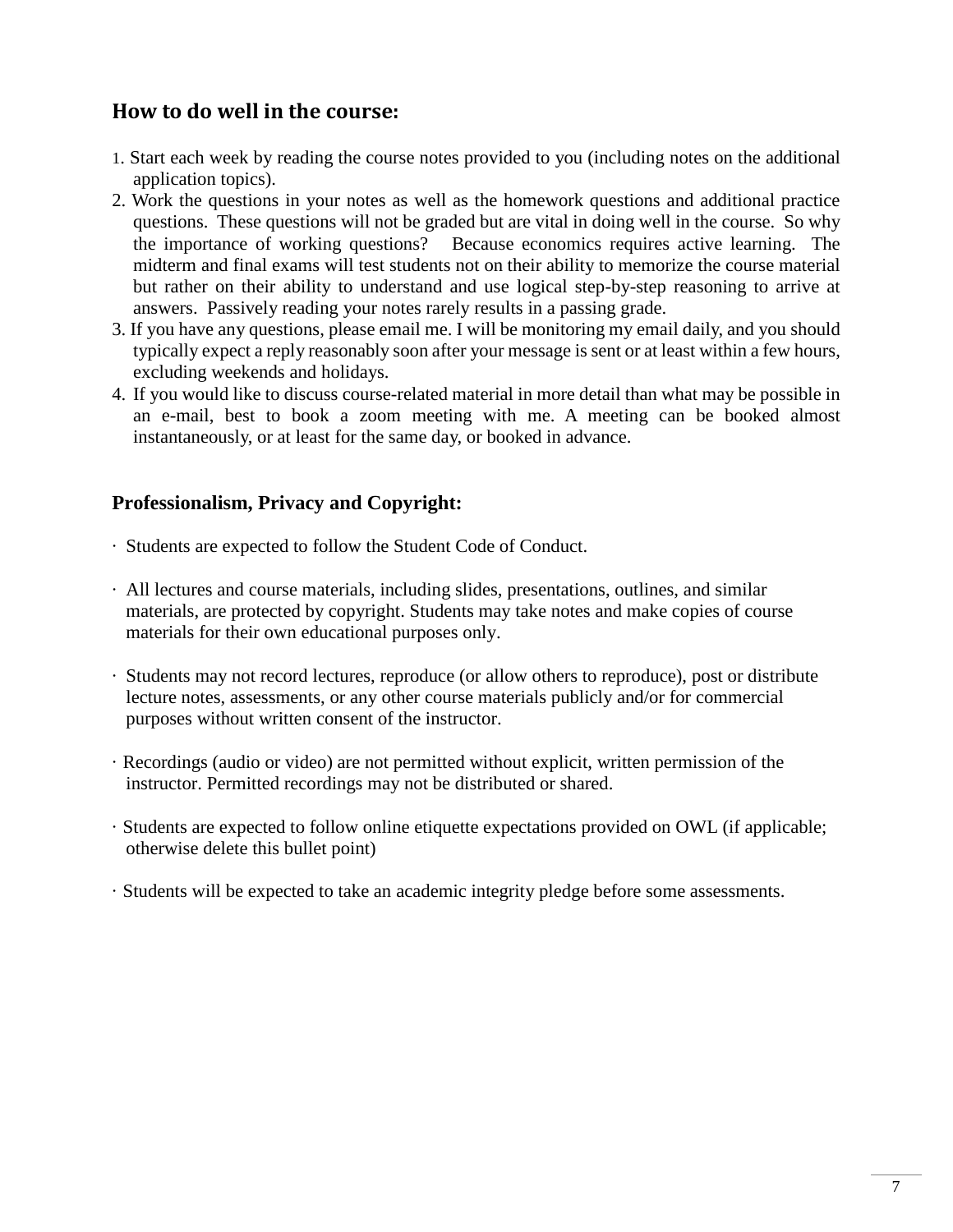### **Please Note**

## **Department & University Policies for Winter 2022**

The University expects all students to take responsibility for their own Academic Programs. Students should also check their registration to ensure they are enrolled in the correct courses.

- 1. **Guidelines, policies, and your academic rights and responsibilities** are posted online in the current Western Academic Calendar at: [http://westerncalendar.uwo.ca.](http://westerncalendar.uwo.ca/) Claiming that "you didn't know what to do" is not an acceptable excuse for not following the stated policies and procedures.
- 2. Students must familiarize themselves with the **"Rules of Conduct for Examinations"** [http://www.uwo.ca/univsec/pdf/academic\\_policies/exam/administration.pdf.](http://www.uwo.ca/univsec/pdf/academic_policies/exam/administration.pdf)
- 3. **Cheating as an academic offence:** Students are responsible for understanding what it means to "cheat." The Department of Economics treats cheating incidents very seriously and will investigate any suspect behavior. Students found guilty will incur penalties that could include a failing grade or being barred from future registration in other Economics courses or programs. The University may impose further penalties such as suspension or expulsion.
- 4. **Plagiarism:** Students must write their essays and assignments in their own words. When taking an idea/passage from another author, it must be acknowledged with quotation marks where appropriate and referenced with footnotes or citations. Plagiarism is an academic offence (see Scholastic Discipline for Undergraduate Students in the Western Calendar at [http://westerncalendar.uwo.ca/PolicyPages.cfm?Command=showCategory&PolicyCategoryI](http://westerncalendar.uwo.ca/PolicyPages.cfm?Command=showCategory&PolicyCategoryID=1&SelectedCalendar=Live&ArchiveID=#Page_20) D=1&SelectedCalendar=Live&ArchiveID=#Page 20).

Western University uses software to check for plagiarism and students may be required to electronically submit their work. Those found guilty will be penalized as noted in point 3.

- 5. It is a Department of Economics policy that **NO** assignments be dated, stamped or accepted by staff. Students must submit assignments to the instructor.
- 6. **Appeals**: University policies and procedures for appealing a mark can be found in the Student Academic Appeals section in the current Western Academic Calendar at: [http://westerncalendar.uwo.ca/PolicyPages.cfm?Command=showCategory&PolicyCategoryI](http://westerncalendar.uwo.ca/PolicyPages.cfm?Command=showCategory&PolicyCategoryID=1&SelectedCalendar=Live&ArchiveID=#Page_14) [D=1&SelectedCalendar=Live&ArchiveID=#Page\\_14.](http://westerncalendar.uwo.ca/PolicyPages.cfm?Command=showCategory&PolicyCategoryID=1&SelectedCalendar=Live&ArchiveID=#Page_14) **Please note the relevant deadlines.**

Department of Economics procedures for appealing a mark can be found here: [https://economics.uwo.ca/undergraduate/program\\_counselling/responsibilities\\_policies.html#](https://economics.uwo.ca/undergraduate/program_counselling/responsibilities_policies.html#appeals) [appeals.](https://economics.uwo.ca/undergraduate/program_counselling/responsibilities_policies.html#appeals) The Department will not consider an appeal unless an attempt has been made to settle the matter with the instructor first. Students who remain dissatisfied with the outcome may proceed to submit an appeal to [econugrd@uwo.ca.](mailto:econugrd@uwo.ca) Please follow the instructions and use the appeal form shown in the above link.

7. **Systematic adjustments of a class grade distribution** (either up or down) can occur in Economics courses. The fact that grades have been adjusted is **not** grounds for an appeal.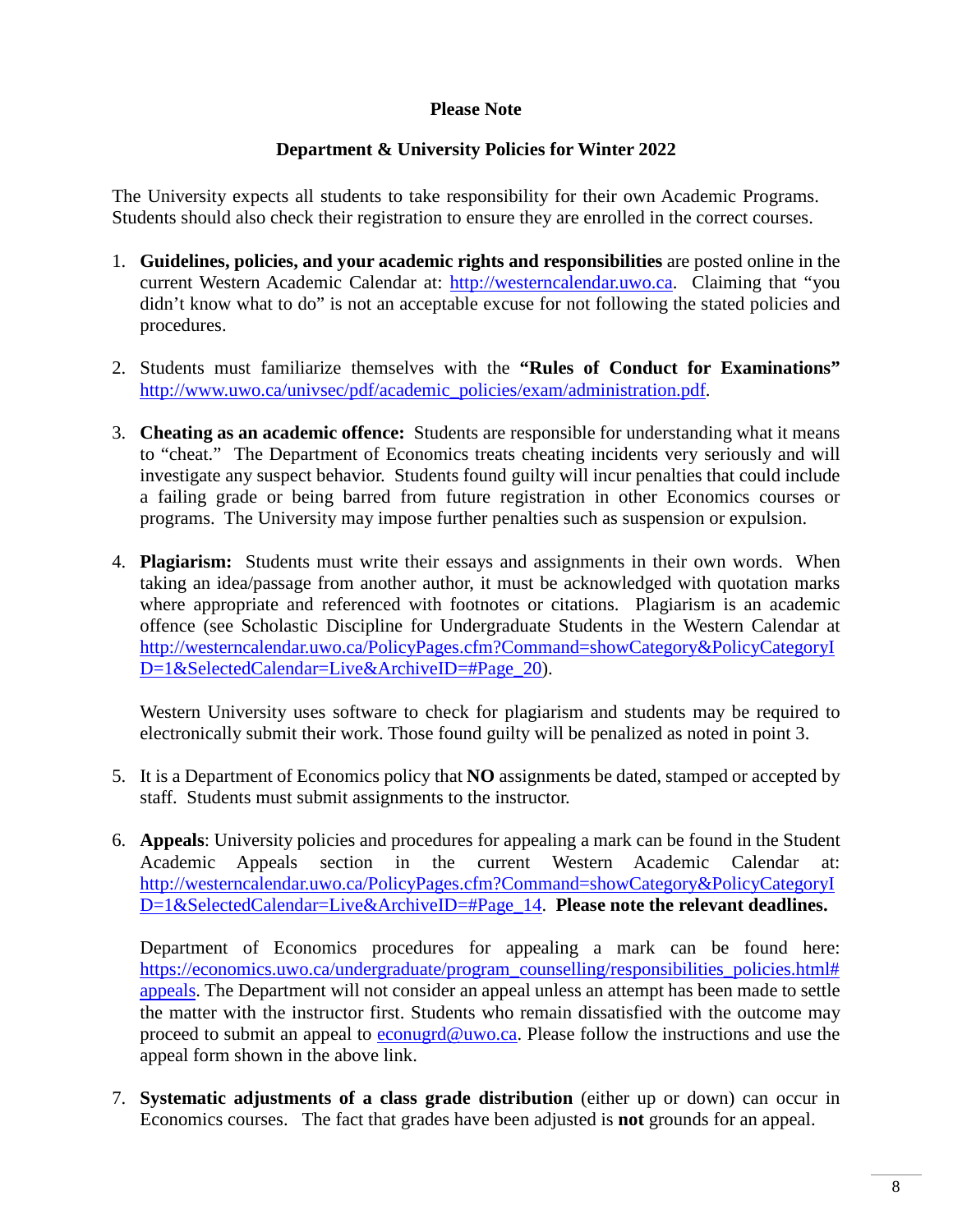8. Note the following **add and drop deadlines**:

| Deadline to add a second term half course:  | <b>Tuesday January 18, 2022</b> |
|---------------------------------------------|---------------------------------|
| Deadline to drop a second term half course: | Monday March 14, 2022           |

### **Policy Regarding Makeup Tests and Final Examinations**

Faculty of Social Science policy states that oversleeping or misreading an exam schedule is NOT grounds for a makeup. This rule applies to midterm and final exams in the Department of Economics.

### **Policies Regarding Academic Accommodation**

- The Faculty of Social Science's policies on academic accommodation are found at [https://counselling.ssc.uwo.ca/procedures/academic\\_consideration.html](https://counselling.ssc.uwo.ca/procedures/academic_consideration.html)
- **Accommodation for Students with Disabilities:** Students with disabilities or accessibility challenges should work with Accessible Education (formerly SSD, see [http://academicsupport.uwo.ca/accessible\\_education/index.html\)](http://academicsupport.uwo.ca/accessible_education/index.html), which provides recommendations for accommodation based on medical documentation or psychological and cognitive testing. The accommodation policy can be found here: [Academic](https://www.uwo.ca/univsec/pdf/academic_policies/appeals/Academic%20Accommodation_disabilities.pdf)  [Accommodation for Students with Disabilities.](https://www.uwo.ca/univsec/pdf/academic_policies/appeals/Academic%20Accommodation_disabilities.pdf)
- **Rewriting Exams and Retroactive Reweighting are NOT Permitted:** Students who proceed to write a test or examination must be prepared to accept the mark. Rewriting tests or examinations, or retroactive reweighting of marks, is **not** permitted. Self-Reported Absences cannot be used once a student has proceeded to start to write a test or exam.
- **Self-Reported Absences:** Students will have two opportunities during the fall and winter terms to receive academic consideration if they self-report a missed assessment using the online self-reported absence portal, provided the following conditions are met: the assessment is missed due to an absence of no more than 48 hours in duration, and the assessment for which consideration is being sought is worth 30% or less of the student's final grade. Students are expected to contact their instructors within 24 hours of the end of the period of the self-reported absence, unless noted otherwise on the syllabus. Students are not able to use the self-reporting option in the following circumstances:
	- for exams scheduled by the Office of the Registrar (e.g., final exams)
	- absence of a duration greater than 48 hours
	- assessments worth more than 30% of the student's final grade
	- if the student has opened or started the test or exam
	- if a student has already used the self-reporting portal twice during the fall/winter terms

If the conditions for a Self-Reported Absence are *not* met, students will need to provide a Student Medical Certificate (SMC) if the absence is medical or provide appropriate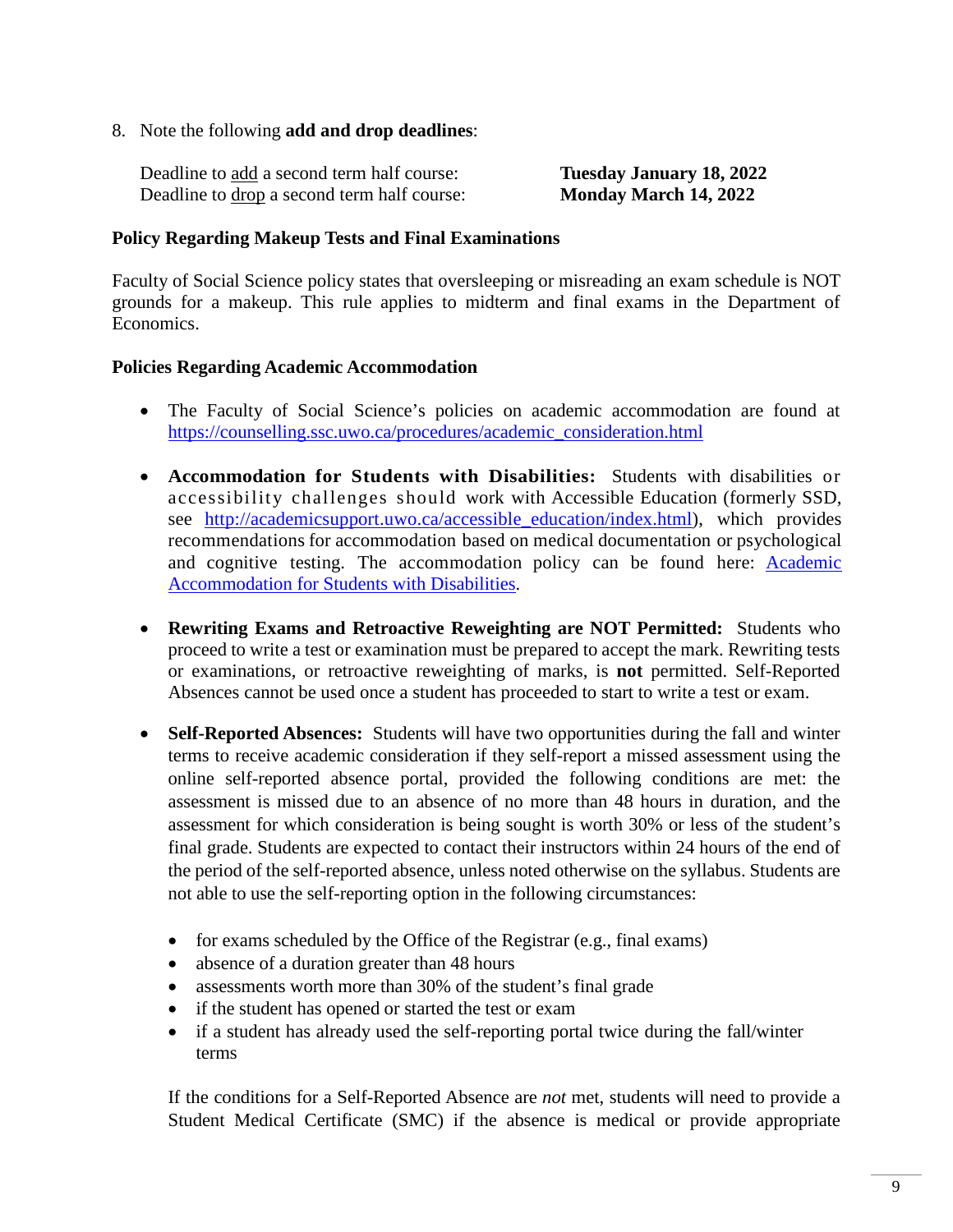documentation if there are compassionate grounds for the absence in question. Students are encouraged to contact their Faculty academic counselling office for more information about the relevant documentation. It is strongly recommended that students notify the instructor as soon as possible, ideally before the assessment, when they become aware of an absence. University policy is that students must communicate with their instructors no later than 24 hours after the end of the period covered by the SMC or immediately upon their return from their documented absence. Failure to follow University policy and procedures may result in denial of academic accommodation and a grade of zero.

- **Documentation for Accommodation:** Individual instructors are not permitted to receive documentation directly from a student, whether in support of an application for consideration on medical grounds or for other reasons. **All required documentation for absences that are not covered by the Self-Reported Absence Policy must be submitted to the Academic Counselling office of a student's Home Faculty.**
- **Western University policy on Consideration for Student Absence** is available here: [Policy on Academic Consideration for Student Absences -](https://www.uwo.ca/univsec/pdf/academic_policies/appeals/accommodation_illness.pdf) Undergraduate Students in First [Entry Programs.](https://www.uwo.ca/univsec/pdf/academic_policies/appeals/accommodation_illness.pdf)
- **Student Medical Certificate (SMC):** This form is available here: [http://www.uwo.ca/univsec/pdf/academic\\_policies/appeals/medicalform.pdf](http://www.uwo.ca/univsec/pdf/academic_policies/appeals/medicalform.pdf)
- **Religious Accommodation:** Students should consult the University's list of recognized religious holidays and should give reasonable notice in writing, prior to the holiday, to the Instructor and an Academic Counsellor if their course requirements will be affected by a religious observance. Additional information is given in the Western [Multicultural](https://multiculturalcalendar.com/ecal/index.php?s=c-univwo) [Calendar.](https://multiculturalcalendar.com/ecal/index.php?s=c-univwo)

**Policy Regarding Class Attendance and Engagement:** If the instructor deems a student's attendance or engagement in the class to be unsatisfactory, that student may be prohibited from writing the final examination. Examples of unsatisfactory class engagement include frequent absences from an in-person or synchronous online class, lack of assignment submissions, and inadequate use of online course materials. Instructors who intend to make use of this policy will notify the student in advance.

**Statement on Mental Health and Support Services:** Students under emotional/mental distress should visit [https://uwo.ca/health/mental\\_wellbeing/](https://uwo.ca/health/mental_wellbeing/) for more information and a complete list of resources on how to obtain help.

**Statement on Remote Proctoring:** While Western intends to hold most classes, mid-terms and finals in-person, the London-Middlesex Health unity may require western to teach in a remote format. If this occurs, all assessments will be done remotely and may involve the use of remote proctoring software (i.e., Proctorio, ProctorTrack). Instructors will provide information on the details should the need arise.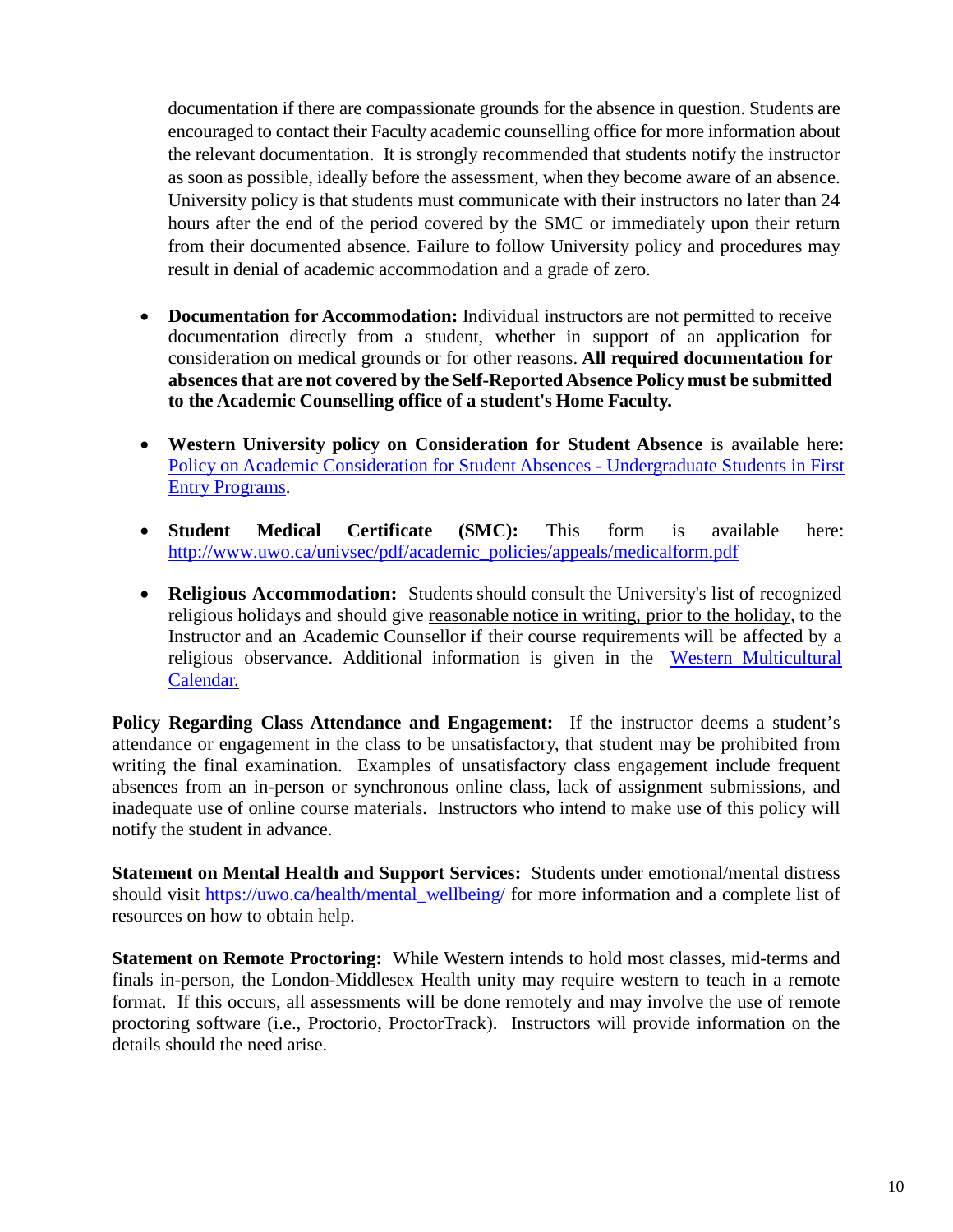# **Guidelines for Essay Courses**

# **Essay Courses**[1](#page-10-0)

An essay course is a course in which the cumulative amount of written work, excluding written work in examinations, is at least 2,500 words (for a half course).

To pass an essay course, students must exhibit a minimal level of competence in essay writing in addition to comprehension of the course content.

### **English Language Proficiency for Assignment of Grades**[2](#page-10-1)

Written work that demonstrates a lack of English proficiency will be failed or, at the discretion of the instructor, returned to the student for revision to an acceptable level.

To foster competence in the English language, *all instructors will take English proficiency into account when marking.* This policy applies to all courses, not only essay courses.

#### **Recycling of Assignments**

Students are prohibited from handing in the same paper for two different courses. Doing so is considered a scholastic offence and will be subjected to academic penalties.

#### **Plagiarism**

Plagiarism is defined as "the act or an instance of copying or stealing another's words or ideas and attributing them as one's own."[3](#page-10-2)

Plagiarism applies to ALL assignments including essays, reports, diagrams, statistical tables, and computer projects. Examples of plagiarism include:[4](#page-10-3)

- Submitting someone else's work as your own
- Buying a paper from a mill, website or other source and submitting it as your own
- Copying sentences, phrases, paragraphs, or ideas from someone else's work, published or unpublished, without citing them
- Replacing selected words from a passage from someone else's work and using it as your own without citing them
- Copying multimedia (graphics, audio, video, internet streams), computer programs, music compositions, graphs, or charts from someone else's work without citing them
- Piecing together phrases and ideas from a variety of sources without citing them
- Building on someone else's ideas or phrases without citing them

Plagiarism is a serious scholastic offence. Possible consequences of plagiarism include a mark of 0% on the assignment, a mark of 0% for the course, and expulsion from the university.

Instructors may require students to submit written work electronically to [http://www.turnitin.com.](http://www.turnitin.com/) This is a service that assists instructors in detecting plagiarism.

<span id="page-10-0"></span> $\ddot{ }$  $1$ From From the UWO Academic Handbook. See [http://www.uwo.ca/univsec/pdf/academic\\_policies/registration\\_progression\\_grad/coursenumbering.pdf](http://www.uwo.ca/univsec/pdf/academic_policies/registration_progression_grad/coursenumbering.pdf)

<span id="page-10-1"></span><sup>&</sup>lt;sup>2</sup> From the UWO Academic Handbook. See [http://www.uwo.ca/univsec/pdf/academic\\_policies/exam/english.pdf](http://www.uwo.ca/univsec/pdf/academic_policies/exam/english.pdf)

<span id="page-10-2"></span><sup>3</sup> Excerpted from HC Black, *Black's Law Dictionary*, West Publishing Co., 1999, 7th ed., p. 1170.

<span id="page-10-3"></span><sup>4</sup> Adapted from the San José State University Plagiarism Tutoria[l https://libguides.sjsu.edu/plagiarism](https://libguides.sjsu.edu/plagiarism)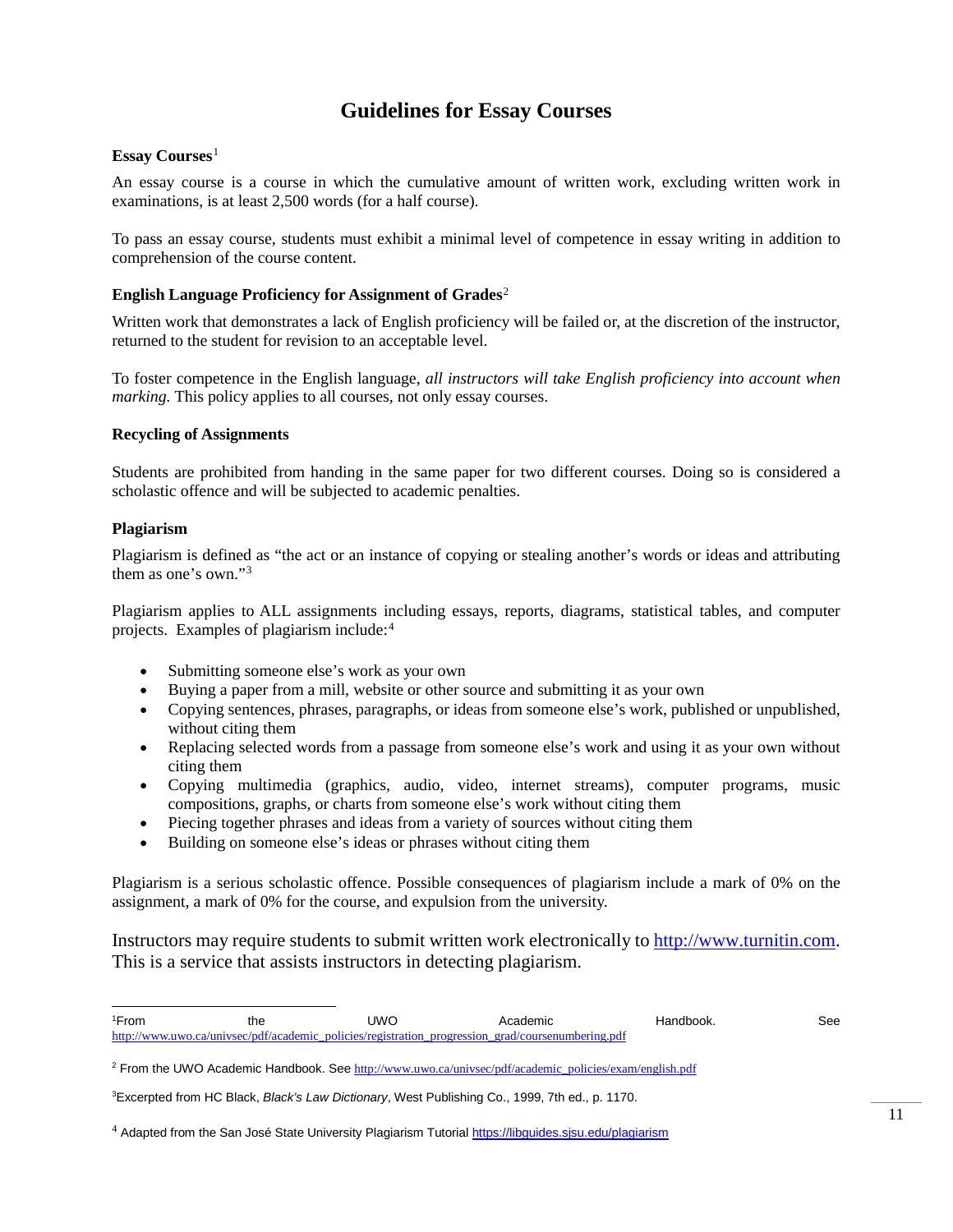Students seeking further guidance on avoiding plagiarism should consult their instructor. *Claiming ignorance is not an acceptable excuse.*

The key to avoiding plagiarism is to correctly cite reference sources.

### **Referencing and Citation Guidelines**

The Economics Department has adopted the citation guidelines used in *The Chicago Manual of Style*, 16th edition. Chicago: University of Chicago Press, 2010. You can find an online version on the Western Libraries website. Go to<https://www.lib.uwo.ca/essayhelp/index.html>and click on 'style guides'. For off-campus access, use the *OffCampus Access* sign-in on the Library's homepage.

Economics papers often use the in-text **author-date** style of citations and references. Details and examples of this style are shown in chapter 15 of the *Chicago Manual of Style Online.* See also the handy "Chicago-Style Citation Quick Guide" under Tools on the homepage.

In the body of an essay, in-text citations list the last names of the authors of the piece that are referenced, the year of publication, and, where relevant, page numbers. In-text citations refer the reader to a complete list of bibliographic references at the end of the essay. Papers that cite multiple works by the same author(s) with the same publication year should add a lower case letter after the date in both the in-text citation and References (e.g., 1993a and 1993b). In doing so, the in-text citation points the reader to the relevant work.

Examples of in-text citations:

Diamond (1981, 1982) and Mortensen (1982a, 1982b) find these externalities can cause an inefficient level of search activity…

The "new view of unemployment" which emerged during the 1970s emphasized the importance of turnover in the labour force and the brief duration of many employments spells (Hall 1970, 1972; Perry 1972; Marston 1976).

The primary objectives of the LMAS are "1. To provide measures of the dynamic…the Labour Force Survey" (Statistics Canada 1990, 5).

The list of references at the end of the essay should be titled References or Works Cited. It should provide complete bibliographic information about each source cited. In addition, students should also provide adequate referencing of any data sources. This can be done in a data appendix following the text of the paper and before the References.

Examples of the format and content of references can be found here: [https://www.lib.uwo.ca/files/styleguides/ChicagoStyleAuthorDate.pdf.](https://www.lib.uwo.ca/files/styleguides/ChicagoStyleAuthorDate.pdf)

### **Writing an Economics Essay: Starting Points**

To start a written assignment, review your professor's instructions. Read published work written by economists, which will give you examples of the structure and content of economics writing. Examples are readings in the course outline, journals, working papers, etc.

Two helpful sources that give information about how to write for economics are:

McCloskey, Dierdre N. 2000. *Economical Writing, 2nd edition*. Prospect Heights, Illinois: Waveland Press.

Greenlaw, Steven A. 2006. *Doing Economics: A Guide to Understanding and Doing Economic Research*. New York: Houghton Mifflin Co.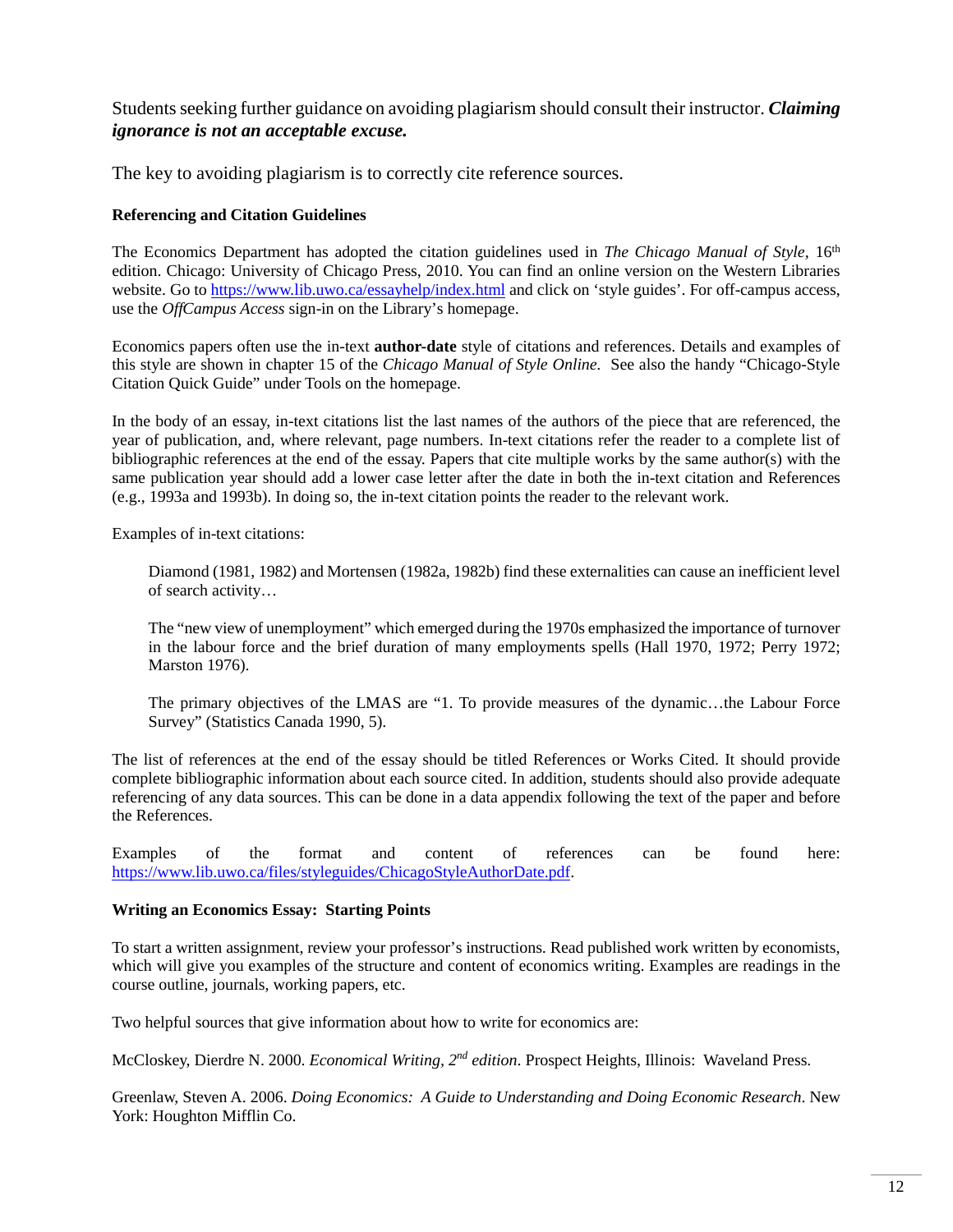### **Writing an Economics Essay: Resources**

The **Resources Link** on Western University's Department of Economics website [\(http://economics.uwo.ca/resources/index.html\)](http://economics.uwo.ca/resources/index.html) provides a link to a list of sources for published and unpublished economic papers, articles, books, theses, government publications, data, etc. Western Libraries has a very useful economics resource page [https://guides.lib.uwo.ca/economics.](https://guides.lib.uwo.ca/economics)

**DB Weldon Library** has a collection of bibliographies, indexes, handbooks, and periodicals in economics. Library holdings, the online library catalogue, and other resources are available electronically from the Western Libraries Homepage [http://www.lib.uwo.ca/.](http://www.lib.uwo.ca/) These can be accessed off-campus with the OffCampus Proxy Server on the Library main page.

Students are encouraged to take a library orientation tour to learn about where sources of information are located both physically and online. Consult library staff for questions

*The New Palgrave Dictionary of Economics* is the most comprehensive dictionary of economics in existence today. It is available online through the library catalogue, or in print in the Weldon's Reference section (call # HB 61.N49 2008 v. 1-8).

*EconLit* (*Economic Literature*) is an electronic bibliography of literature from 1969 to the present. It covers journals, collected articles, books, book reviews, dissertations, and working papers. It also provides citations, selected abstracts, and links to Western's full-text resources. Students can also print records by downloading marked records to a text file, sending marked records by email, or exporting them to a citation manager such as *Zotaro*. For a list of citation software, see [https://www.lib.uwo.ca/essayhelp/citationmanagementsoftware.html.](https://www.lib.uwo.ca/essayhelp/citationmanagementsoftware.html)

*CANSIM* **(Canadian Socio-economic Information Management System)** is Statistics Canada's database of time series data covering a variety of economic aspects of Canadian society. Access the database by a Title Search on the Western Library's Catalogue, or from the Library's list of Databases under "Research Tools" on the Library's homepage.

### **Western Undergraduate Economics Review (WUER)**

The Department of Economics encourages students to consider submitting their essays to the *Western Undergraduate Economics Review*, a journal published annually by the Department that showcases student work in economics. For further information, please visit [http://economics.uwo.ca/undergraduate/undergraduate\\_economics\\_review.html.](http://economics.uwo.ca/undergraduate/undergraduate_economics_review.html)